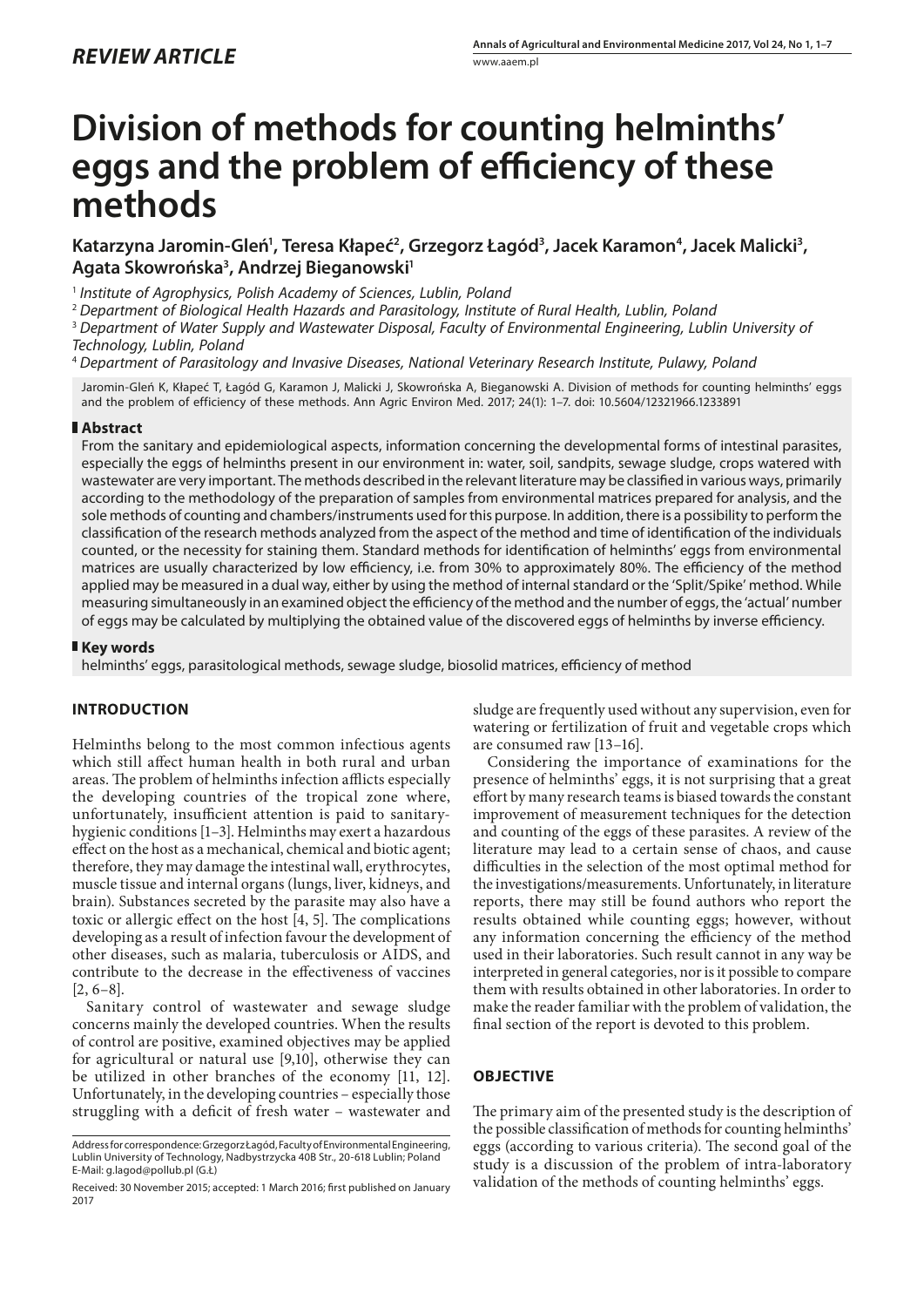**Basic division of diagnostic techniques.** Techniques applied in the detection of the eggs of intestinal parasites in various types of matrices may generally be divided into qualitative, which only serve to determine if the parasites which are sought are present in the sample examined, and quantitative methods, which enable the estimation of the number of these parasites. The quantitative methods are used in medical and veterinary diagnostics, as well as in sanitary engineering (e.g. while investigating sewage sludge or wastewater from health care facilities) for the assessment of intensity of parasite invasion, or the possibilities to use waste water and sewage sludge; therefore, in a further section of this report the authors focus on these methods.

Irrespective of the type of method applied in the analysis (qualitative or quantitative), it may be generally divided into two stages – appropriate preparation of samples for analysis, and sole analysis using microscopic methods. Usually, in order to obtain the most precise result of examination, the methods for the preparation of samples are expanded by the subsequent stages/mechanical procedures, and the additions of proper solutions are applied – most often floating. Also, the counting of the developmental forms is carried out in special chambers, the construction of which is frequently complicated.

In the description of older methods of counting developmental forms of parasites, mainly the eggs of helminths, the emphasis was placed on the way of preparation

of the sample for analysis, whereas the process of counting under the light microscope was less precisely described. At present, newer methods approach the entire process of seeking results as a whole, from the moment of samples preparation, through counting in proper chambers, to the conversion into the desired units by means of appropriate correction coefficients.

Figure 1 presents the general scheme of the division of the selected quantitative methods of counting the eggs of helminths and other developmental forms of parasites (oocysts, cysts, entire parasites). Here, the method of sample preparation was adopted as the basic criterion of division. Such an approach seems to be justified, because this stage, to a great extent, decides about the size of error which is always committed while counting eggs. The techniques of counting are also considered here; however, in the presented division they play a secondary role.

## **Division of methods for counting helminths' eggs according to the way of sample preparation.** As shown in Figure 1, quantitative methods may be divided into:

- measurements in non-densified samples (usually subjected to homogenization only;
- • measurements in densified samples (concentrated).

Methods in which the techniques densifying the developmental forms of parasites are not applied are, among



**Figure 1.** Scheme of division of quantitative methods for calculation of helminths' eggs (and other developmental forms of parasites) according to the way of preparing samples (with exemplary methods from individual groups)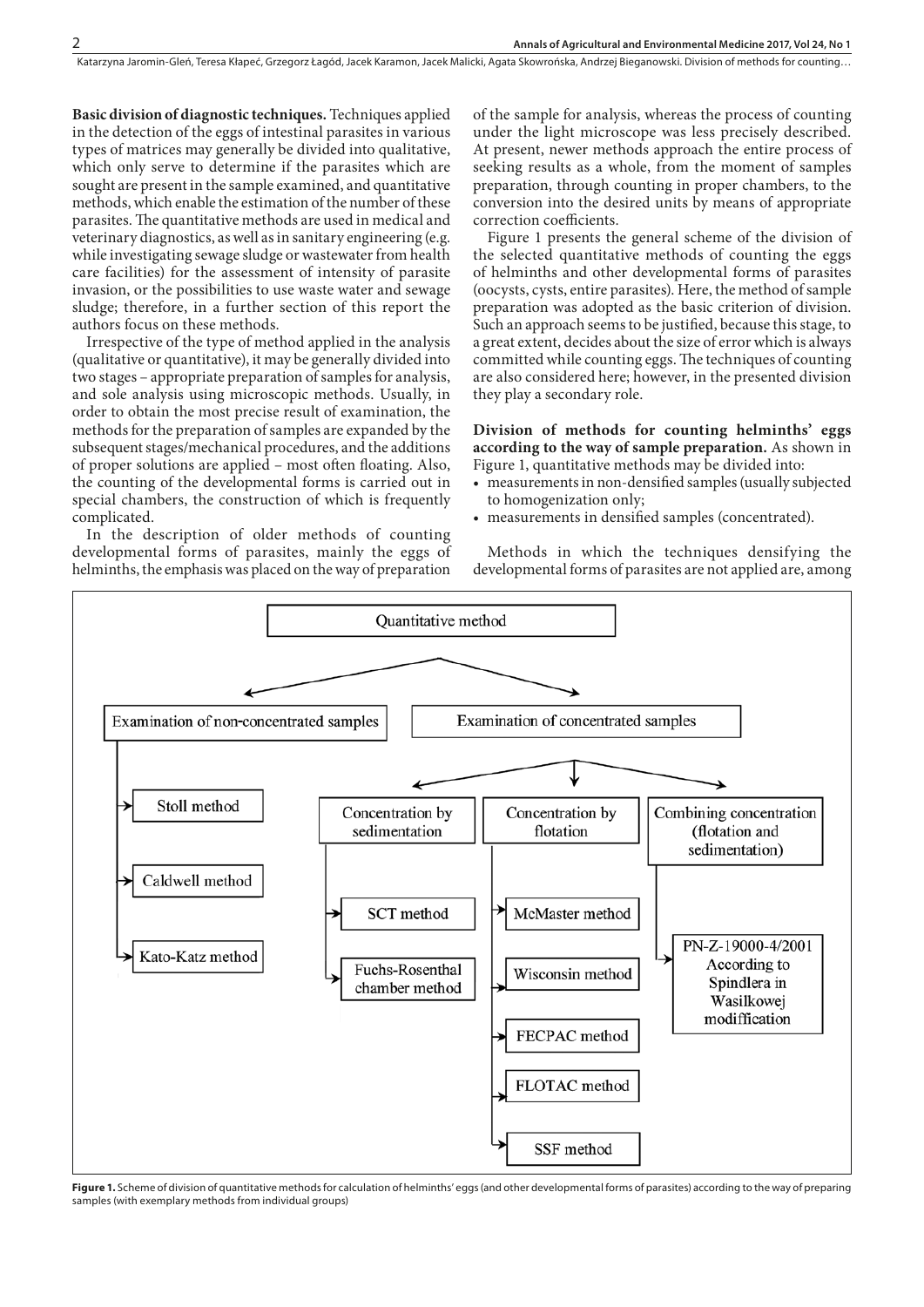Katarzyna Jaromin-Gleń, Teresa Kłapeć, Grzegorz Łagód, Jacek Karamon, Jacek Malicki, Agata Skowrońska, Andrzej Bieganowski . Division of methods for counting…

others, the Stoll method, Caldwell method [17, 18] and Kato-Katz method [19–21].

Methods with a concentration of parasite forms may be divided into those based on sedimentation techniques, flotation techniques, and methods which are the combination of both these techniques in a proper order.

The principle of functioning of sedimentation methods consists in the application of liquids of a density lower than the density of the sought forms of parasites. The eggs of parasites, as well as the cysts of protozoa, are separated from contaminants and, being heavier, fall to the bottom of the vessel, and the densification increases the probability of detection of parasite forms.

The principle of the functioning of flotation methods consists in the application of liquids of a density higher than that of the parasite eggs. Due to this, the eggs 'become lighter' and rise to the surface of the solution.

Considering the fact that at present there is no method for the determination of eggs of helminths in sewage sludge, the standardized flotation method by Spindler is used, as modified by Wasilkowa, designed mainly for the examination of soil, and the flotation method by Quinn et al. (1980). The number of eggs is converted into 1kg dry mass of the sample [22, 23].

**Criteria of selection of sample preparation method.**  Selection of the method of preparation of the sample used for counting the developmental forms of parasites (most frequently eggs) depends on many factors. The most important of these factors are primarily the species of the parasites sought – some parasite eggs, e.g. *Toxocara* spp., possess surfaces which cause their adhesion to devices and instruments applied for the preparation of samples for analysis [24,25]. Also, some techniques of sample preparation may cause damage to the analysed and counted forms. For example, the use of flotation or disperging liquids may cause damage or deformations which considerably hinder the counting, while leaving the sample for a longer time at the room temperature (for sedimentation) may result in the hatching of the larvae designed for counting (e.g. hatching of larvae of strongyles). In addition, some forms (eggs) have a sufficiently high specific gravity (e.g. the eggs of trematodes), that their efficient density is possible only by using sedimentation methods [18].

Selection of the method, to a large extent, depends also on the matrix examined, where the forms of parasites are counted. Thus, according to the consistency of samples for examination (solid, paste-like, semi-liquid or liquid), and the type and size of particles in a solid phase present in these samples (e.g. considerable amounts of fat, fibrous elements, coagulants used for the dewatering of sewage sludge), various flotation solutions and supporting substances may be applied.

A good example of the consequences of inappropriate (in this case, to the matrix in which measurement is performed) preparation of the sample for analysis may be the fact that until the end of the 1990s in Poland, the eggs of intestinal parasites were rarely detected in sewage sludge. This does not mean the absence of these eggs. The cause of low detectability of the eggs is the fact of introduction into the process of dewatering of sewage sludge (a stage in the process of sewage processing) of polyelectrolytes (playing the role of flocculants). These are chemical substances which cause a reduction in the amount of sewage sludge supporting their

densification and clumping. This results in 'imprisonment' of the eggs of intestinal parasite in sludge.

However, recently, the new, efficient method for examination of sewage sludge containing flocculants was elaborated. Thanks to using the successive stages of mixing, sedimentation and flotation this method detects nematode eggs more effectively [26].

**Division of methods according to the way of counting helminths' eggs under a microscope.** The element of the procedure, which should be considered while analyzing and classifying methods for detection/counting developmental forms of parasites, are the final methods of identification and counting. These methods are based on microscope observations of appropriately prepared specimens – the problem mentioned above. The counting usually takes place under a light microscope in transmitted light, most often in a bright field of vision.

**Division according to the device for sample analysis under a microscope.** The stage of counting developmental forms of parasites may be classified with respect to the application of various devices for sample analysis under the microscope. In this case, the following instruments may be distinguished:

- classic microscope glass slides and cover slips;
- general use chambers e.g. Burker, Thoma, Fuchs-Rosental, etc.;
- • parasitology chambers e.g. McMaster, FLOTAC, FECPAC.

The above-presented division shows that microscopic observations may be performed on ordinary microscope glass slides – e.g. in the Stoll's [17], Caldwell's [18] or Wisconsin methods [21,27]; also, this stage may be performed in appropriate chambers. For this purpose, chambers of general use are applied, e.g. Fuchs-Rosenthal (which is also used in cytology, haematology, microbiological and protozoological examinations) [28, 29], Sedgwick-Rafter [30, 31], or Doncaster chambers – most often used in hydrobiology and sanitary engineering, more rarely in veterinary medicine while counting developmental forms of parasites – mainly the eggs of helminths [32].

However, the counting of developmental forms of parasites is most frequently performed in chambers specially elaborated for parasitological examinations. An example of such chambers may be the most commonly known: McMaster [18,33], FLOTAC [18, 34], and FECPAC [18, 35]. These chambers occur in various modifications, which usually consist in an increase (more rarely decrease) of the working volume, obtained most often by the addition of extra calculation sub-chambers. In their basic variants the described chambers usually consist of two or three subchambers. Therefore, it would be more correct to state that the described chambers occur in various volume variants and number of sub-chambers. This, in fact, results in an increase in the volume of the sample analyzed – which, on the one hand is related with the prolongation of the working time, while on the other hand, provides a higher precision of the outcome. Parasitological chambers may also use the phenomena facilitating identification and counting, e.g. flotation support in the FECPAC chamber.

The task of a chamber is such an exposure of the sample which enables the counting of the eggs (assuming all are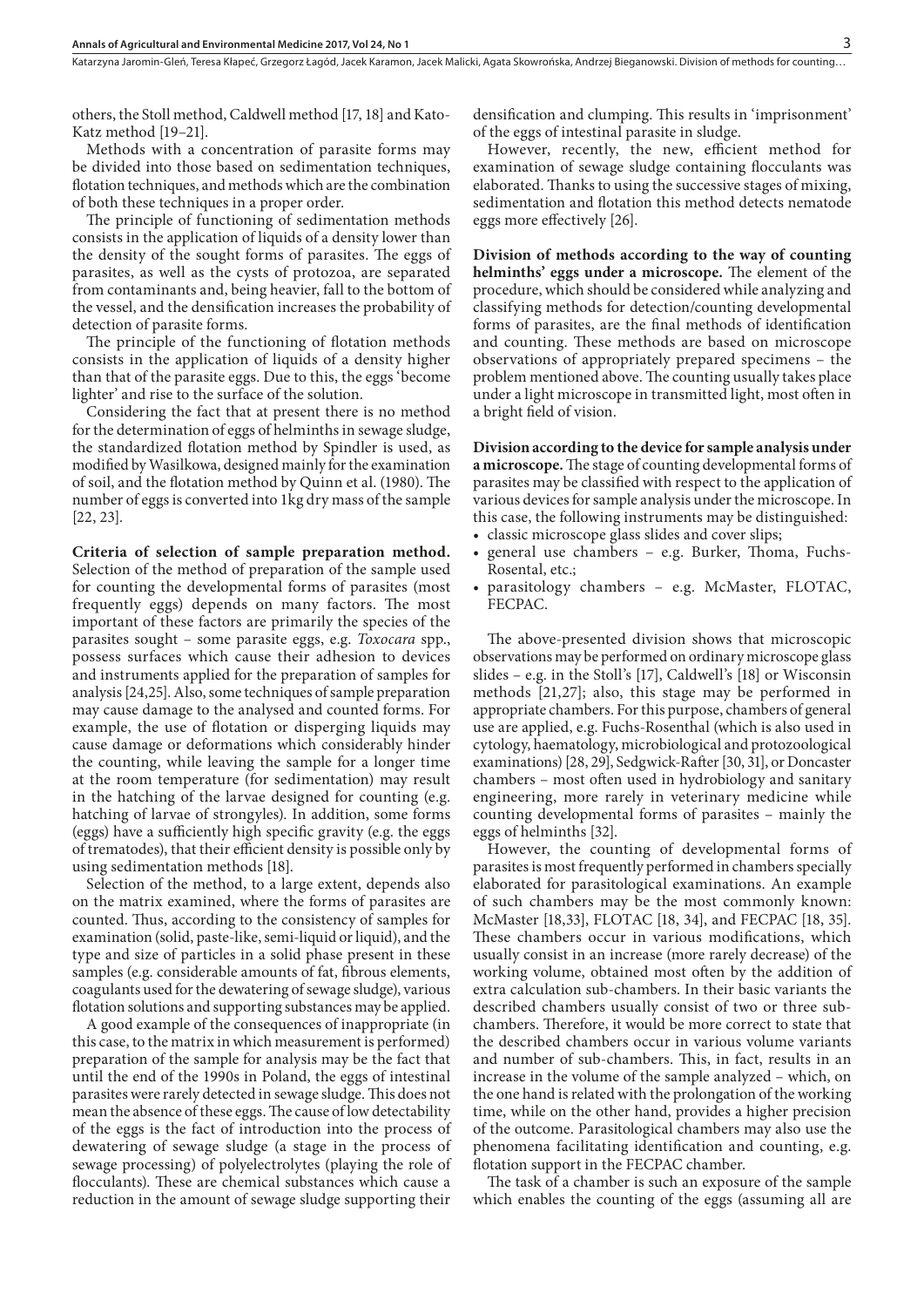#### **Annals of Agricultural and Environmental Medicine 2017, Vol 24, No 1**

present in the sample) in a precisely determined volume of the sample. This is possible by the provision of a sufficiently thin layer of the sample to enable the observation of all the eggs. It is important to count the eggs on the largest surface possible. In order to facilitate this task, special lines or meshes are applied in chambers, which are the element of reference in space, minimizing, at the same time, the risk of omitting the counted object or its multiple consideration. Usually, such chambers are divided into two or three segments of equal volume, which may be approached as calculation subchambers.

However, the use of chambers for counting parasites' forms also has disadvantages, the most important of which is that with an increased thickness of the chamber in relation to the microscope glass slides and cover slips, not all lenses may be applied. This is due to an insufficient working distance at magnification greater than x20, which often hinders identification of the objects examined [18].

## **Division according to method of identification of parasite**

**eggs.** The subsequent division may be performed based on methods for identification of developmental forms of parasites. Here, two basic methods may be mentioned:

- Direct observations under a light microscope. The advantage of such an analysis is the possibility of changing magnification, contrast or/and method of observation and, in the last resort, the physical moving of the analysed sample in order to make sure that what is observed under the microscope is what is sought for. The disadvantage is the necessity to observe time regimes, i.e. the analysis cannot be prolonged or postponed in time.
- The performance of digital photographs and their later analysis. In this case, the disadvantage is the lack of possibility to change the exposure of the sample, and in the case of doubts, it is not possible to return to the sample. Simultaneously, such an approach provides: 1) the possibility to perform analysis at any time, and 2) considerably facilitates consultations with more experienced diagnosticians. In addition, it is possible to apply support in the form of software for image analysis which, although not yet sufficiently specialized to count eggs perfectly, allows preliminary selection of images. Attempts to use such a solution were undertaken during, e.g. identification of species affiliation of oocysts of the coccidia of the genus *Eimeria* occurring in pigs [36]. Nevertheless, today, the use of such an approach in a wider parasitological diagnostics seems to be rather a further perspective.

Obviously, there is a possibility to combine the two abovementioned methods. Such an approach has an additional advantage in that it allows education of both the staff performing measurements, and so-called learning of the software. This means the possibility to indicate in the image of the object – here, the eggs of helminths – identified in the visual measurement.

**Staining of specimens.** Identification of the majority of helminths' eggs is based on the detection of the eggs in the sample examined. Most frequently, helminths' eggs are identified based on their characteristics in fresh faeces, these characteristics are: size, shape, thickness and colour of the eggshell, presence of the developmental stage and other traits,

such as lid-like operculum or plugs, spines, knode-like bumps or thickenings, outer and inner coats, and fibrils. During identification, the eggs of worms do not require staining, and sometimes as a result of staining they become damaged or too intensively stained, and in such a situation are generally difficult to identify. However, on the other hand, staining may facilitate the observation of the eggs in the sample examined.

Parasitological specimen may be stained with Lugol's solution. The advantage of this method is the staining of the inner structure of worm eggs, while the disadvantage is that an excessive concentration of the Lugol's iodine solution (higher than 1% solution) causes the death of larvae of the worms, the eggs are visible, but their structure is obscured [19].

Another technique, which allows the obtaining of direct, brightened and stained smear from fresh faeces is the method by Kato-Katz. This method serves the detection of helminths' eggs and larvae of worms (cellophane as cover strips soaked in glycerol-malachite green or methylene blue solution). The advantage of this method is the examination of a larger amount of faeces in one specimen, which increases the probability of the detection of parasites [19, 20, 37].

The results of experiments carried out by Dąbrowska et al. (2014) confirmed a high usefulness of the LIVE/DEAD commercial assay stain kit for staining the eggs of intestinal parasites, live or dead, in sewage sludge [38]. The abovementioned stain kit is used basically in microbiological studies for the assessment of the viability of bacterial cells. With respect to sewage sludge, it was found that live eggs of *Ascaris* spp., *Trichuris* spp. and *Toxocara* spp. stained with the LIVE/DEAD assay, under the fluorescent microscope emit green light, while dead eggs – red light. Trials with the use of this kit in the estimation of viability of eggs have also been described by other authors [39]. The main advantage of this test is that it is an alternative with respect to time consuming and subjective observation of the eggs during incubation, whereas its disadvantage is the high cost.

**Correction coefficients of counting results.** The number of parasite eggs counted in the examined sample does not in any way provide the ultimate result. Due to the lack of reference to unit of mass and lack of consideration of efficiency of the method, the results are not comparable to those obtained in other laboratories.

Thus, the first stage of processing of the results is the reference to the unit of mass. Theoretically, it is possible to refer to the unit of volume; however, considering different densities of various matrices, the conversion into the unit of volume could result in considerable errors in interpretation.

Correlation coefficients allow conversion of the obtained result of microscopic observations into the basic unit, which is usually 1 g of raw sample, or dry mass. This coefficient is generally adopted according to the procedure of sample preparation – amount of the raw sample examined and added solutions (for homogenization, flotation, etc.), and the volume of the sole chamber, as well as the number of segments/ sub-chambers analyzed during measurements. However, if, while calculating the coefficient, the humidity of the matrix is not considered (this concerns matrices of solid or dense suspension consistency) or concentration (with respect to liquid matrices), the reference of the result to raw sample mass does not provide an unequivocal result, and may be the source of serious errors in interpretation.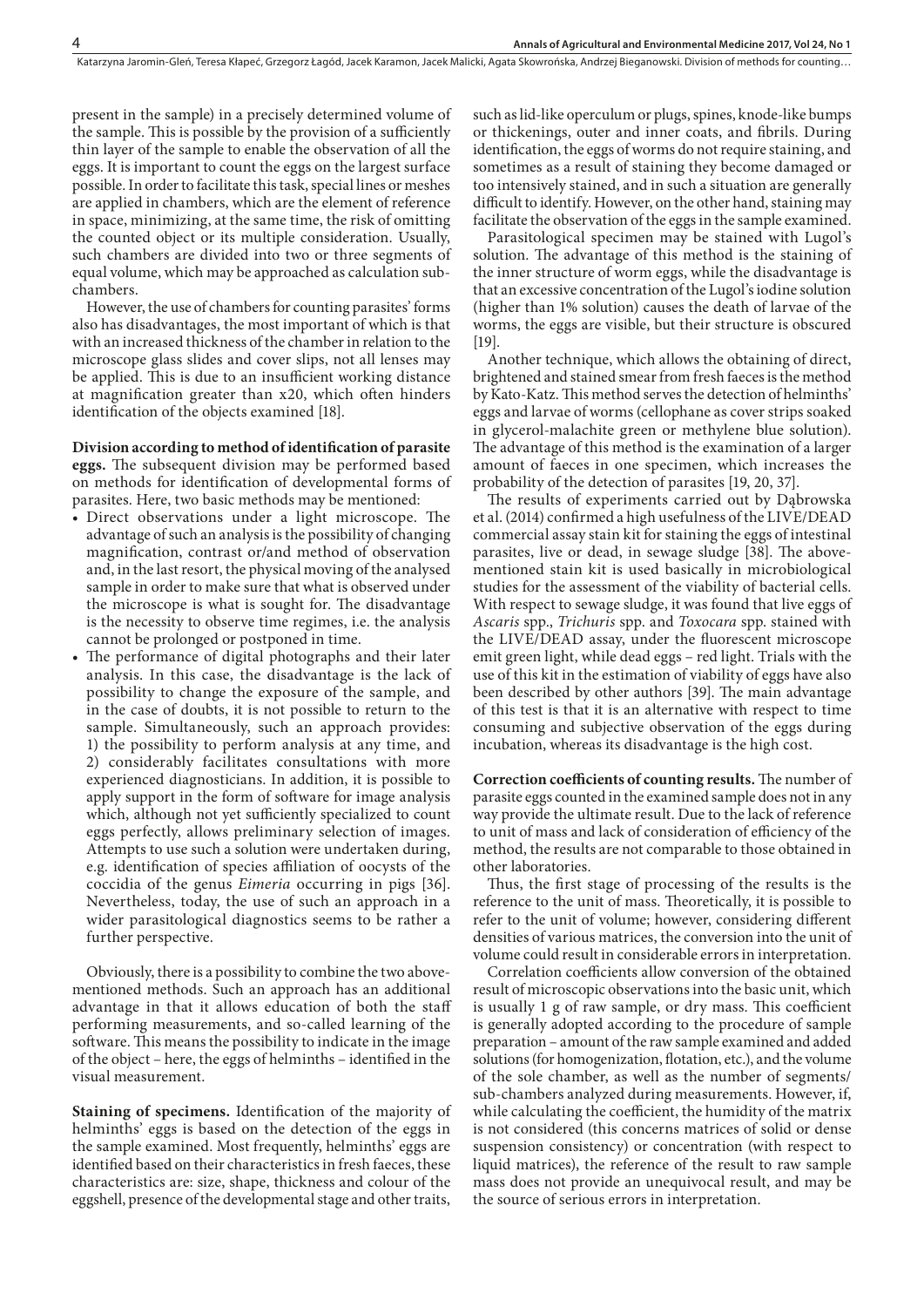Katarzyna Jaromin-Gleń, Teresa Kłapeć, Grzegorz Łagód, Jacek Karamon, Jacek Malicki, Agata Skowrońska, Andrzej Bieganowski . Division of methods for counting…

**Efficiency of method.** An important problem mentioned previously which, unfortunately, is not reflected in reports, is the efficiency of the method. The necessity for considering efficiency while providing the ultimate outcome of analysis of helminths' eggs results from the fact that the effectiveness of counting is not a hundred percent, and depends primarily on: species/genus of a parasite, matrix, method of sample preparation (including concentration), technique of counting, infrastructure used, and experience of the person performing the counting. The above-mentioned specifications do not exhaust the complete list of the sources of uncertainty which, in individual cases, should be considered at the stage of validation of the method in each laboratory.

Some researchers provide various definitions and terms of efficiency; therefore, the following definition may be adopted to provide explicitness:

$$
efficiency = \frac{counted number of eggs}{actual number of eggs} \cdot 100\% \qquad Eq. 1
$$

While the counted number of eggs is the available information, because it is the result of direct counting of eggs in a sample, the obtaining of information concerning the actual number of eggs requires an additional measurement. As previously stated, it is practically impossible to determine this number in a direct way. Although the situation may be imagined when the matrix is diluted, all aggregates ground or crushed, and due to these procedures all helminths' eggs are released and become visible and possible to identify by the person performing the counting. However, anyone who has physically performed such measurements would admit that this is purely a theoretical possibility. If so, another way of estimation of the value of actual number of eggs should be sought for.

Analysis of data from literature leads to the conclusion that the methods and their modifications presented in many reports may be basically reduced to one approach, based on the assumption that a reliable evaluation of the efficiency of the method is possible, when validation counts are performed on the material with a known number of parasitic forms. In other words, the efficiency of the method may be assessed by the enrichment of the sample with a known number of helminths' eggs. However, the performance of this assumption may differ considerably.

Before discussing in detail the methods of estimation of the efficiency of counting, it is worth presenting another approach to this problm. According to some authors [40,41], if there is an absence of a true gold standard, meta-analysis can be applied, based on the comparison of the sensitivity and the quantitative performances of several methods. In their study, Nikolay et al. (2014) [41] mentioned the following methods: Kato-Katz, direct microscopy, McMaster, FLOTAC and Mini-FLOTAC. The researchers concluded that the highest sensitivity was for the FLOTAC method and the lowest for the direct microscopy method. Such a result could have been expected, considering the method of the preparation of samples and the method of measurement. However, a disadvantage of the approach based on meta-analysis is the statistical evaluation of methods – not a particular analysis, performed in a particular laboratory. Evaluation of individual analysis is possible only when the internal standard method is used.

**Indirect method.** The simplest procedure which, however, is not always possible to perform, is the enrichment (contamination) of a clean matrix with helminths' eggs which are to be counted on this matrix. Knowing how many eggs were implemented and how many were counted, it is easy to calculate the efficiency of the method – directly from Formula 1. The efficiency calculated in this way may be referred to the actual measurements [25, 29]. The carrying out of validation studies by this method allows verification of the theoretical assumptions applied in popular quantitative methods, such as, e.g. McMaster's method which has been used for many decades [18], and the FLOTAC method introduced relatively recently [42], as well as assessment of the actual limitations of the method considered as a 'gold standard' in the diagnostics of echinococcosis in animals [43]. The problem is the necessity for obtaining exactly the same matrix on which eggs will be counted in the actual measurement, but totally free from parasites. For the needs of the presented report, the method has been named 'indirect', because the efficiency is determined in a sample other than that examined, and then referred to the examined sample.

**'Split/Spike' method'.** The second method (also occurring in various modifications) is the addition of a known number of eggs to a naturally contaminated matrix [3]. This method requires counting the eggs twice. At the first stage, the eggs are counted in the actual samples. Subsequently, to similar samples (not the same because the samples after the first stage are suitable only for utilization), a known number of eggs is added, and the counting procedure is repeated. This method required a theoretical assumption of homogeneity of the matrix in which the eggs are counted, i.e. it is assumed that in a specified mass (volume) the same numbers of eggs are present, which is difficult to obtain in the case of parasites. Thus, an increase in the number of eggs in the enriched sample provides information about how many of the added eggs have been counted. The way of counting with the discussed procedure is as follows: (note: the formulae presented below do not take into consideration the conversion of the number of eggs into dry mass/sample volume – the conversion refers to the mass/volume collected for examination):

efficiency = 
$$
\frac{x_2 - x_1}{y} \cdot 100\%
$$
 Eq. 2

$$
x_0 = \frac{y}{x_2 - x_1} \cdot x_1
$$
 Eq. 3

where:

 $x_0$  – actual number of eggs in the sample examined;  $x_1$  – number of eggs counted in the first sample examined;  $x_2$  – number of eggs counted in the second sample enriched after addition of a known number of eggs; y – number of eggs added to the sample.

**Method of addition of marked inner pattern.** The final method discussed consists in addition to the sample of a marked pattern with which helminths' eggs are stained [29]. The advantage of this method is the fact that the counting of eggs in the examined sample is performed once (obviously, the stained and not stained eggs are counted). An additional benefit of this method is that in the case of its use there is no need to densify the sample (i.e. to apply previously-mentioned methods of flotation, sedimentation, etc.); however, the best possible homogenization is recommended.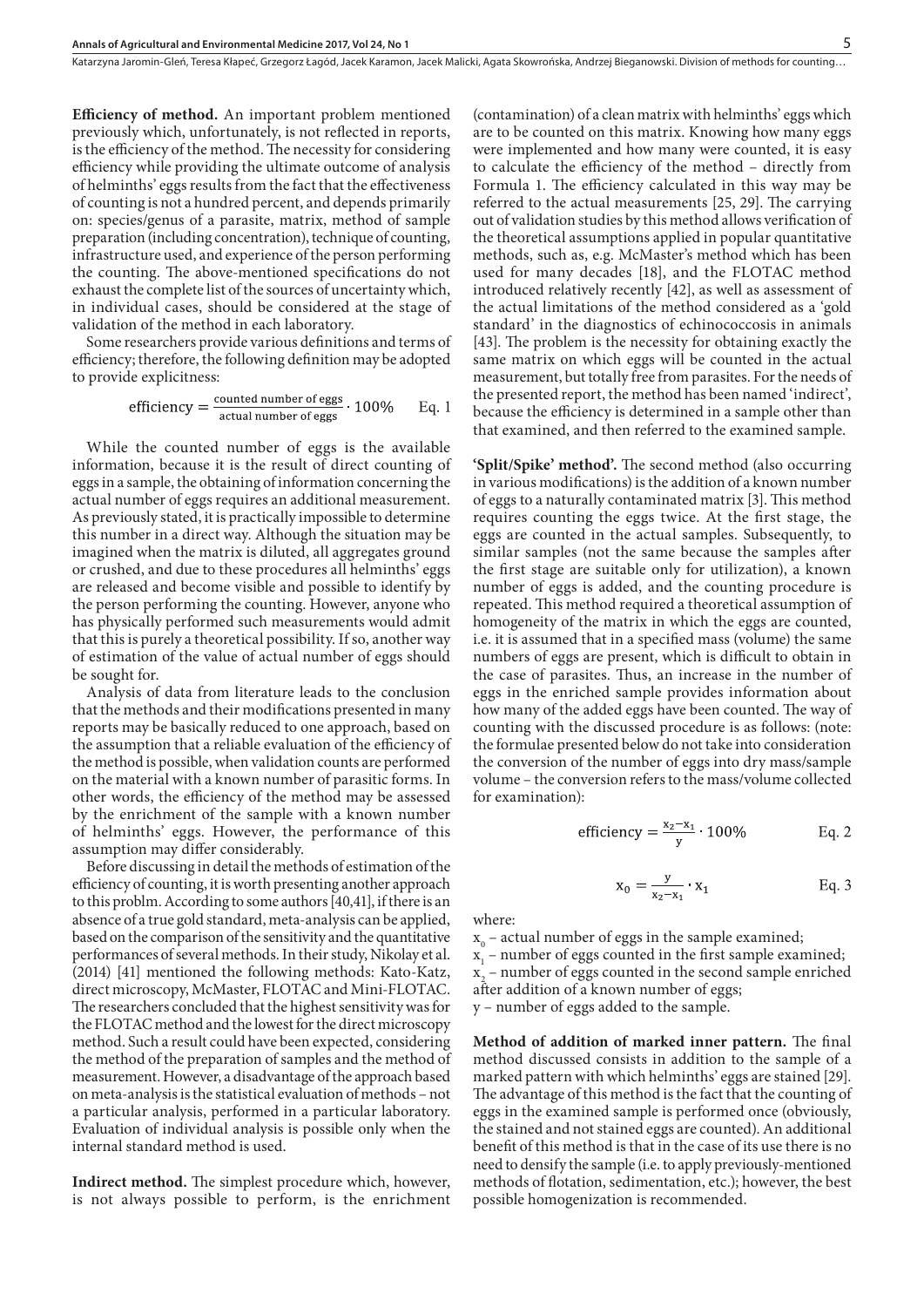The way of calculating using this method is presented by the following formula:

efficiency = 
$$
\frac{y}{Y}
$$
 · 100% Eq. 4

$$
x_0 = \frac{Y}{y} \cdot x
$$
 Eq. 5

where:

6

 $x_0$  – actual number of eggs in the sample examined;

x – number of colourless eggs counted in the sample examined;

y – number of stained eggs counted in the sample examined; Y – number of stained eggs added to the sample.

### **SUMMARY**

The presented divisions are an attempt to put in order the wide spectrum of measurement procedures related with the identification and counting of helminths' eggs. Obviously, the selection of an individual method (or its modification) will depend, among other things, on the examined matrix, experience, preferences of the analyst and the infrastructure possessed. However, before making a choice, it is worthwhile becoming familiar with the entire spectrum of possibilities.

Generally speaking, the methodology should be selected in such a way that the preparation of the sample does not cause loss in quantity, or, e.g. damage or hatching of the eggs. The methods of counting and the type of chamber, if they are designed for parasitology, are less important – usually the larger the volume, the higher the efficiency of the method which; however, is associated with a greater outlay of time and work. In addition, with respect to the chambers, it may be presumed that if the developmental forms have a lower density, the chambers with flotation work well.

Irrespective of the method, it should be unequivocally stated that from the aspect of the quality of studies (reliability of the result) the preparation of the sample and determination of the efficiency of counting are the most important. Here, according to the methods of sample preparation used, possibilities to obtain eggs as an inner pattern, and the preferences of the person performing the examinations, several methods for the estimation of efficiency may be indicated. Literature review shows that the efficiency of methods of identification of helminths' eggs depends on the procedures and their modifications applied, and not the fact that the higher the efficiency the better the method or laboratory assistant. Irrespective of the value of efficiency, when reliably estimated, it enables the determination of the actual number of eggs in the examined sample. This result, together with the provided efficiency of the method, should be presented in publications and study reports.

## **CONCLUSIONS**

- • For sanitary and epidemiological reasons it is important to recognize the number of helminths' eggs in various objects – environmental matrices.
- • Irrespective of the procedure applied, examined object, etc., the methods applied in the determination of the number of eggs are always burdened with considerable errors

resulting from the difficulties with identification from the sample, and obtaining all eggs in a pure suspension.

- These errors may be estimated by determination of the efficiency of the method used, among other things, by using the inner pattern, or 'Split/Spike' methods.
- If, during the examinations, the number of eggs and efficiency of the method are measured simultaneously, the 'actual' number of eggs may also be calculated.
- While presenting the results of studies it is recommended to provide information concerning the volume density and humidity, which would allow the conversion of the number of eggs into volume of unit of mass (or the opposite).

#### **Acknowledgements**

This paper was partly financed from the funds of the National Science Centre, Poland (No.2015/17/N/ST10/02194) and Ministry of Science and Higher Education in Poland within the statutory research number S-70/WIŚ/2016

## **REFERENCES**

- 1. de Silva NR, Brooker S, Hotez PJ, Montresor A, Engels D, Savioli L. Soil-transmitted helminth infections: updating the global picture. Trends Parasitol. 2003; 19(12): 547–551.
- 2. Bethony J, Brooker S, Albonico M, Geiger SM, Loukas A, Diemert D, Hotez PJ. Soil-transmitted helminth infections: ascariasis, trichuriasis, and hookworm. Lancet. 2006; 367(9521): 1521–1532.
- 3. Pullan RL, Smith JL, Jasrasaria R, Brooker SJ. Global numbers of infection and disease burden of soil transmitted helminth infections in 2010. Parasites Vector. 2014; 7(37): 1–19. doi: 10.1186/1756-3305-7-37.
- 4. Palmer LJ, Celedon JC, Weiss ST, Wang B, Fang Z, Xu X. Ascaris lumbricoides infection is associated with increased risk of childhood asthma and atopy in rural China. Am J Resp Crit Care. 2002; 165(11): 1489–1493.
- 5. Ojha SC, Jaide C, Jinawath N, Rotjanapan P, Baral P. Geohelminths': public health significance. J Infect Dev Countr. 2014; 8(1): 5–16.
- 6. van Riet E, Hartgers FC, Yazdanbakhsh M. Chronic helminth infections induce immunomodulation: consequences and mechanisms. Immunobiology. 2007; 212(6): 475–490.
- 7. World Health Organization. Research Priorities for Helminth Infections. Technical Report of the TDR Disease Reference Group on Helminth Infections.Geneva, 2013.
- 8. Zeukeng F, Tchinda VHM, Bigoga JD, Seumen CHT, Ndzi ES, Abonweh G, Makoge V, Motsebo A, Moyou RS. Co-infections of malaria and geohelminthiasis in two rural communities of Nkassomo and Vian in the Mfou Health District, Cameroon. PLoS Neglected Tropical Diseases. 2014; 8(10): e3236. doi:10.1371/journal.pntd.0003236.
- 9. Mantovi P, Baldoni G, Toderi G. Reuse of liquid, dewatered, and composted sewage sludge on agricultural land: effects of long-term application on soil and crop. Water Res. 2005; 39(2–3): 289–296. doi: 10.1016/j.watres. 2004.10.003
- 10. Frąc M, Oszust K, Lipiec J, Jezierska-Tys S, Oluchi Nwaichi E. Soil microbial functional and fungal diversity as influenced by municipal sewage sludge accumulation. Int J Environ Res Public Health. 2014; 11: 8891–8908; doi: 10.3390/ijerph110908891
- 11. Werle S. Sewage sludge-to-energy management in eastern Europe: a Polish perspective. Ecol Chem Eng S. 2015; 22(3): 459–469. doi: 10.1515/ eces-2015–0027
- 12. Franus M, Barnat-Hunek D, Wdowin M. Utilization of sewage sludge in the manufacture of lightweight aggregate. Environ Monit Assess. 2016; 188 (1): e10. doi: 10.1007/s10661–015–5010–8
- 13. Kozan E, Gonenc B, Sarimehmetoglu O, Aycicek H. Prevalence of helminth eggs on raw vegetables used for salads. Food Control. 2005; 16(3): 239–242.
- 14. Mahvi AH, Kia EB. Helminth eggs in raw and treated wastewater in the Islamic Republic of Iran. East. Mediterr. Health J. 2006; 12(1–2): 137–143.
- 15. Koné D, Cofie O, Zurbrügg C, Gallizzi K, Moser D, Drescher S, Strauss M. Helminth eggs inactivation efficiency by fecal sludge dewatering and co-composting in tropical climates. Water Res. 2007; 41(19): 4397–4402.